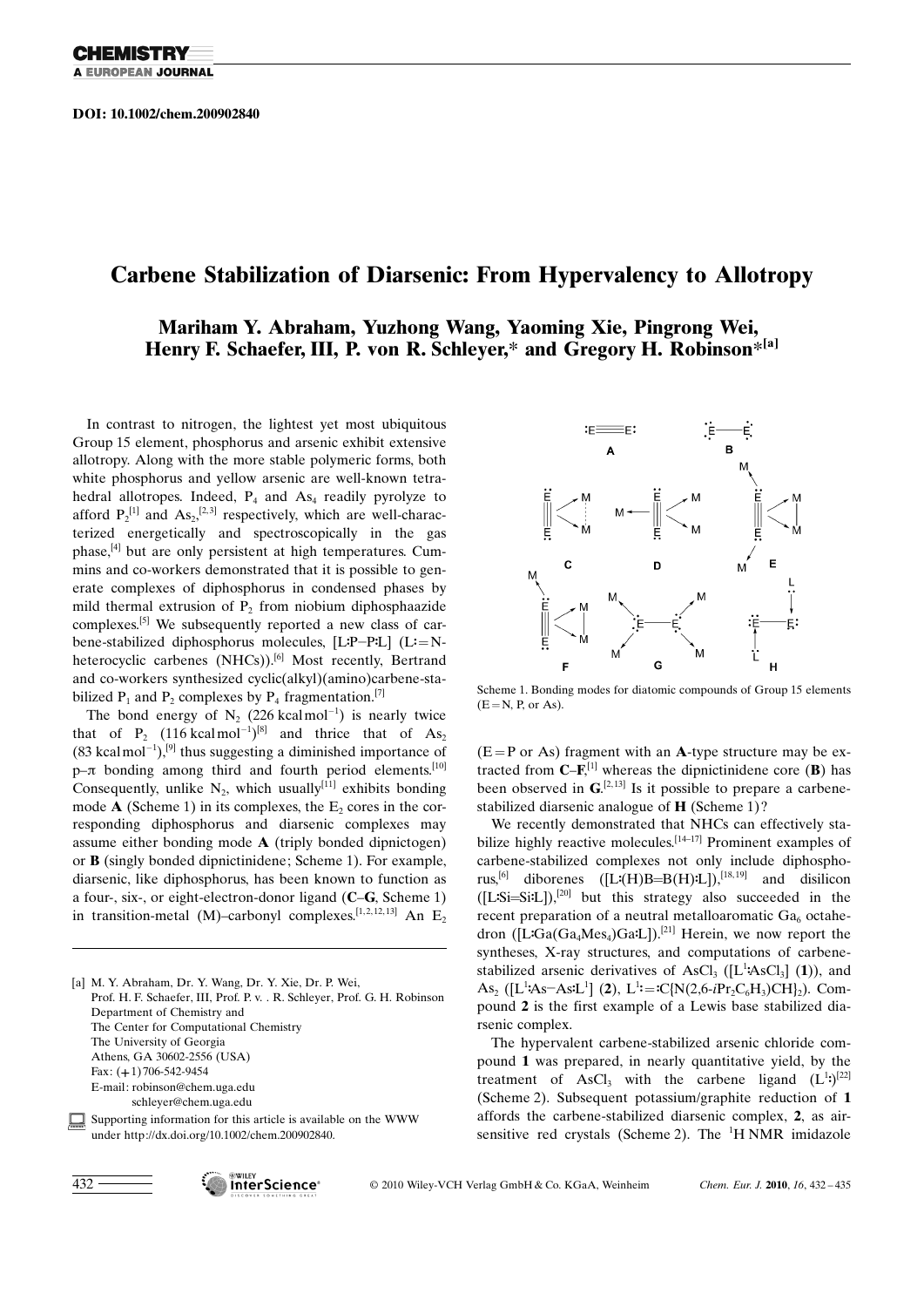## :OMMUNICATION



Scheme 2. Syntheses of carbene-stabilized  $\text{AsCl}_3$  (1) and diarsenic 2.

resonances of 1 and 2 are  $\delta$  = 6.47 and 6.12 ppm, respectively.

The X-ray structure confirms the four coordination of arsenic in 1 as well as the truncated trigonal bipyramidal  $\text{AsCl}_4$ <sup>-</sup>-like "see-saw" geometry (Figure 1). The C(1) and  $Cl(1)$  atoms of 1 occupy two equatorial positions; the remaining two Cl atoms are axial (Scheme 3a). These structural features of 1 not only resemble  $\text{AsCl}_4^-$ , but also the [L<sup>2</sup>:AsCl<sub>3</sub>] adduct (L<sup>2</sup>:=SC{N(CH<sub>3</sub>)CH}<sub>2</sub>, 3).<sup>[23]</sup> In contrast, the  $N(CH_3)$ <sub>3</sub> Lewis base ligand (L<sup>3</sup>) in [L<sup>3</sup>:AsCl<sub>3</sub>] (4),<sup>[24]</sup> occupies one of the two axial positions as shown in Scheme 3b.

This structural distinction may be ascribed to the relatively high electronegativity and small size of the nitrogen center.<sup>[23]</sup> Model computations on  $[L^4$ **AsCl<sub>3</sub>**]  $(L^4$ **=**  $C(N(H)CH)$  1-H not only confirm the preference of the parent L<sup>4</sup>: ligand for the equatorial (Scheme 3a) over the axial (Scheme 3b) position, but also reveal the steric effects of the isopropyl groups in 1. The simplified carbene ligand in 1-H lines up with the axial chlorines rather than with the equatorial chlorine, as in 1. The  $178.65(13)^\circ$  axial Cl(2)-As(1)-Cl(3) bond angle of 1 equals the  $178.7^{\circ}$  N-As-Cl angle of 4, but is larger than the  $171.8^{\circ}$  Cl(2)-As(1)-Cl(3) angle of 3, which may be caused by the weak axial chlorine bridging interactions between two neighboring molecules of 3 in the solid state.<sup>[23]</sup>

Compound 2, with  $C_i$  symmetry, is isostructural with compound **H** ( $E = P$ ;  $L = L^1$ ,  $5$ )<sup>[6]</sup> and adopts a *trans*-bent geometry around the As-As bond (the  $C(1)$ -As(1)-As(1A)-C(1A) torsion angle=180°; Figure 2). The 2.442(1)  $\AA$  central As-As bond length is the same as the bond length of 2.44  $\AA^{[25]}$ in gaseous  $As_4$  and corresponds to the 2.42 Å sum of the ar-



Figure 1. Molecular structure of 1 (thermal ellipsoids represent 30% probability; hydrogen atoms omitted for clarity). Selected bond lengths [Å] and angles  $[°]$ : As(1)–C(1) 2.018(3), As(1)–Cl(1) 2.171(1), As(1)– Cl(2) 2.484(2), As(1)-Cl(3) 2.359(2); C(1)-As(1)-Cl(1) 99.92(10), C(1)- As(1)-Cl(2) 89.09(13), C(1)-As(1)-Cl(3) 90.35(14), Cl(1)-As(1)-Cl(2) 88.23(10), Cl(1)-As(1)-Cl(3) 90.65(8), Cl(2)-As(1)-Cl(3) 178.65(13).



Scheme 3. Structures of  $[LAsCl<sub>3</sub>]$  complexes.



Figure 2. Molecular structure of 2 (thermal ellipsoids represent 30% probability; hydrogen atoms omitted for clarity). Selected bond lengths [Å] and angles  $[°]$ : As(1)–C(1) 1.881(2), As(1)–As(1A) 2.442(1); C(1)-As(1)-As(1A) 101.11(5), N(1)-C(1)-As(1) 118.98(12), N(2)-C(1)-As(1) 137.63(13).

senic single-bonded covalent radii.<sup>[26]</sup> The 101.11(5)<sup>°</sup> C(1)-As(1)-As(1A) bond angle is about  $2^{\circ}$  less than the 103.19(6)° C(1)-P(1)-P(1A) bond angle in 5, whereas the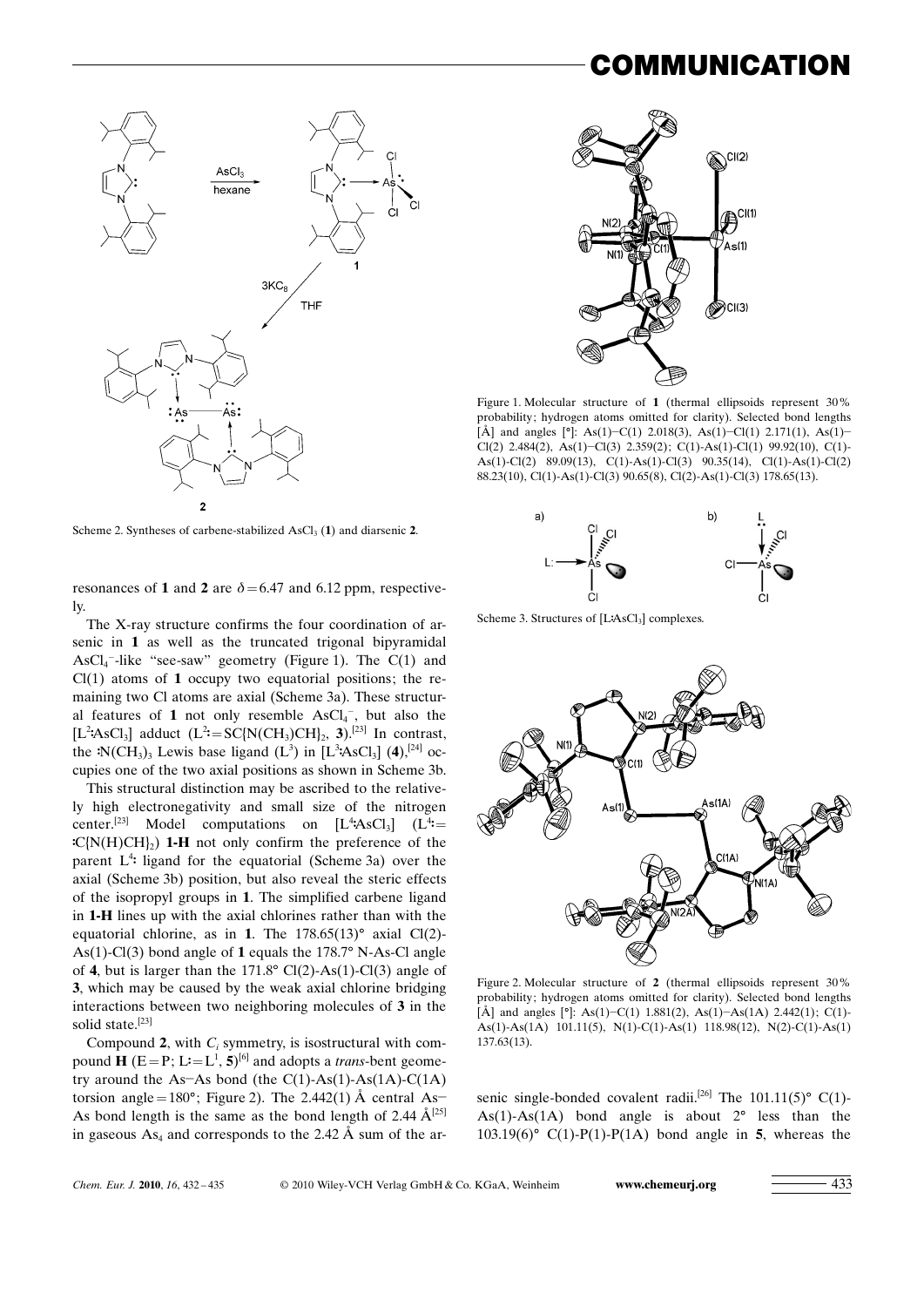## A EUROPEAN JOURNAL

As-As bond in 2 is about 0.24  $\AA$  longer than the P-P bond of 5 (2.205(1) Å). The 1.881(2) Å  $As-C<sub>NHC</sub>$  bond length in 2 compares well to the reported values for carbene–arsinidene adducts  $(1.899(3)-1.902(7)$  Å).<sup>[27]</sup> These distances indicate partial As=C double-bond character because they are shorter than the 2.018(3) ( $\AA$ ) value in 1, but are longer than the typical 1.816–1.827 Å As=C double-bond lengths in acyclic arsaalkenes.<sup>[27]</sup> The imidazole rings and the central  $As-As$ bond are essentially coplanar in 2. The  $2.0^{\circ}$  N(2)-C(1)-As(1)-As(1A) torsion angle is the same as the  $2.3^{\circ}$  N(2)- $C(1)$ -P(1)-P(1A) torsion angle in 5, but contrasts with the 90.8° N(2)-C(1)-Si(1)-Si(1A) torsion angle in  $[L^1$ :Si=Si:L<sup>1</sup>]  $(L^1:=C[N(2,6-iPr_2C_6H_3)CH]_2).$ <sup>[20]</sup>

In contrast to *trans*-bent 2, :As-As: lone pair repulsion in the fully B3LYP/DZP DFT-optimized structure of the simplified  $[L^4As-AsL^4]$   $(L^4 = C(NHCH)_2)$  model 2- $H^{[28]}$  favors a gauche conformation with  $C_2$  symmetry and a 93.9° C-As-As-C torsion angle (Figure 3). However, the central As-As



single bond rotational barrier in 2-H is small. The torsion angle discrepancy between 2 and 2-H, which we also found in the analogous [L:P-P:L] systems,<sup>[6]</sup> may be attributed to the substantial steric repulsion between the bulky carbene ligands in 2. The other computed structural parameters  $(d_{As}$  $_{As}$ =2.464 Å;  $d_{As-C}$ =1.928 Å; C-As-As angle=95.4°) of 2-H  $(C_2)$  agree with the experimental values for 2.

The localized molecular orbitals (LMOs) of 2-H were computed in  $C_i$  symmetry by using the X-ray coordinates of  $2^{[28]}$  These LMOs (Figure 4) and natural bond orbital (NBO) analysis support the bonding description (H). LMO a (Figure 4), depicting the As-As single bond in 2-H (Wiberg Bond Index (WBI)=1.009), has predominately  $4p$ As character (8.9% s, 90.7% p, 0.4% d). The As– $C_{NHC}$  interaction (WBI=1.341) has partial double-bond character: LMO  $\bf{b}$  (Figure 4) depicts the As-C  $\sigma$  bond resulting from  $C<sub>NHC</sub>$  lone-pair donation to As, whereas LMO c (Figure 4) displays the  $p-\pi$  back-donation of the As lone-pair orbital with pure p character (0.0% s, 99.8% p, 0.2% d) to the empty p orbital of  $C_{\text{NHC}}$ . Although the As-C  $\sigma$ -bond polarization is 67.8% carbon and 32.2% arsenic (As has 15.4% s, 84.3% p, and 0.3% d character), the modest  $p-\pi$  back-donation exhibited in LMO c (Figure 4) has 66.3% As and 33.7% C polarization. The remaining As lone-pair orbital (LMO d, Figure 4) has predominant s character (76.6% s,



Figure 4. Localized molecular orbitals (LMOs) of  $2-H$  in  $C_i$  symmetry (based on the X-ray coordinates of  $2$ ). a) As-As  $\sigma$ -bonding orbital; b) As-C o-bonding orbital; c) lone-pair orbital (mainly p character) with p– $\pi$  back-donation to the empty p orbital of C<sub>NHC</sub>; d) lone-pair orbital (mainly s character).

23.3% p, 0.0% d). Compound 2 is not only isostructural to the carbene-stabilized diphosphinidene  $5$ ,<sup>[6]</sup> but is also structurally similar to carbene–arsinidene adducts.[27] Thus, compound 2 can be regarded as a diarsinidene complex.

The utilization of NHCs is a viable means to stabilize highly reactive molecules of nonmetal and metalloid main group elements. Carbene-stabilized diarsenic 2 represents the first Lewis base stabilized diatomic molecule of the Group 13–15 elements, in the formal oxidation state of zero, in the fourth period or higher of the periodic table.

#### Experimental Section

Synthesis of 1: AsCl<sub>3</sub> (1.63 g, 8.99 mmol) was added to a stirred slurry of the NHC carbene ligand  $(L<sup>1</sup>, 3.50 g, 9.01 mmol)$  and hexane  $(50 mL)$  at ambient temperature. After stirring for a further 21 h, the solvent was removed in vacuo leading to an off-white powder 1 (4.95 g, 96.5%). X-ray quality colorless crystals of 1 were isolated from a solution in toluene/ THF at ambient temperature. These gradually decompose and melt at 324 °C. <sup>1</sup>H NMR (400 MHz, C<sub>6</sub>D<sub>6</sub>):  $\delta$  = 0.93 (d, 12H; CH(CH<sub>3</sub>)<sub>2</sub>), 1.54 (d, 12H; CH(CH<sub>3</sub>)<sub>2</sub>), 3.30 (m, 4H; CH(CH<sub>3</sub>)<sub>2</sub>), 6.47 (s, 2H; NCH), 7.08 (d, 4H; Ar-H), 7.18 (t, 2H; Ar-H). Crystal data for 1:  $C_{27}H_{36}AsCl_3N_2$ ,  $M_r =$ 569.85, monoclinic,  $P21/n$  (No. 14),  $a=11.0692(7)$  Å,  $b=13.8303(9)$  Å,  $c=19.2882(12)$  Å,  $\alpha=90.00^{\circ}$ ,  $\beta=104.3760(10)^{\circ}$ ,  $\gamma=90.00^{\circ}$ , 2860.4(3) Å<sup>3</sup>, Z=4, R1=0.0465 for 3682 data  $(I>2\sigma(I))$ ,  $wR_2=0.1169$ (all data).

**Synthesis of 2:** THF (60 mL) was added to a flask containing  $[L^1:ASCl_3]$ (4.95 g, 8.69 mmol) and  $KC_8$  (3.52 g, 26.07 mmol). After stirring the mix